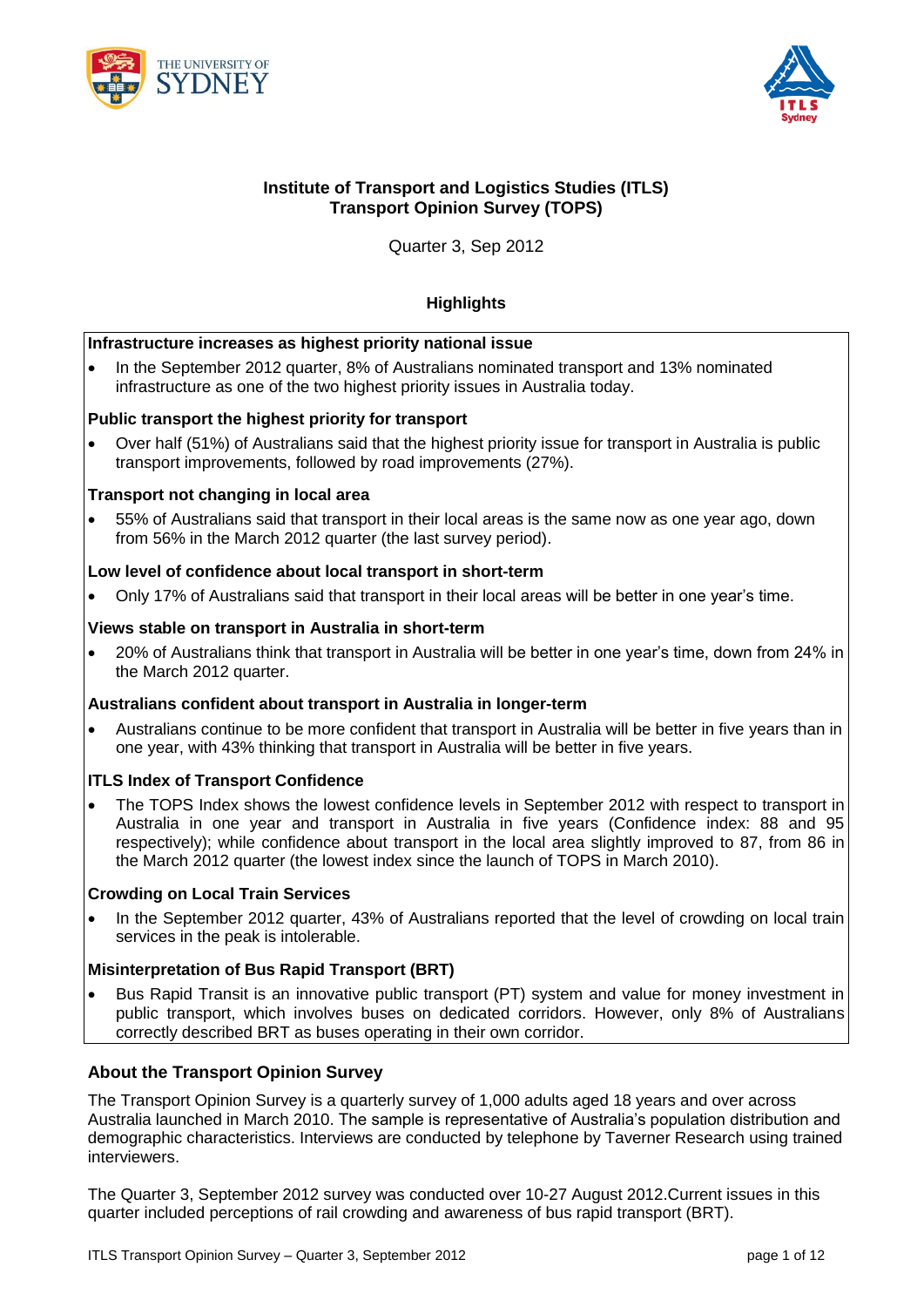



## **Transport as a national priority**

*Which two of these issues [from list of 10 issues in random order] do you think are the highest priority in Australia today?*

- In the September 2012 quarter, health was the highest priority issue in Australia, nominated by 40% of Australians, followed by economy/employment (35%) and education (34%).
- 8% of Australians nominated transport as one of the two highest priority issues in Australia today, and 13% nominated infrastructure.



Note: Responses sum to 200% for this figure only. September 2012 results are the top bar with %value, and previous four quarter results (June 2011, September 2011, December 2011, and March 2012) are the lower bars in grey.

#### 40% Transport and infrastructure as highest priority issues by state, Sep 2010-Sep 2012 35% 30% 25% 20% 15% 10% **Transport** 5% A 454 ASH ASH  $^{\circ}$ ASW 2012 1-2011-03 **Production** A 101.02 **010-02-02-02-02-02-02** A 103-03 2008-02-02-03-02-02-02-03<br>19-02-02-02-02-02-02-02-03<br>10-11-02-02-02-02-02-03-03-03-03-03-03-03-02-03-02-03-02-03-03-02-03-02-03-03-03-03-03-03-03-03-03-03-03-03-0 2 02 02 02 03 04 02 03  $\mathcal{L}$ **023** 2010 Quo poind 2010-02/01 **41C-2010** 23.08.10 **WA 2010-WA 24P AIR AIR 41A 41A** 0.2 2010 **AP 24P POLY** `ನಿ NSW 1554 45.00

## • In the September 2012 quarter, transport was most important in NSW (12%) among all states.

© Transport Opinion Survey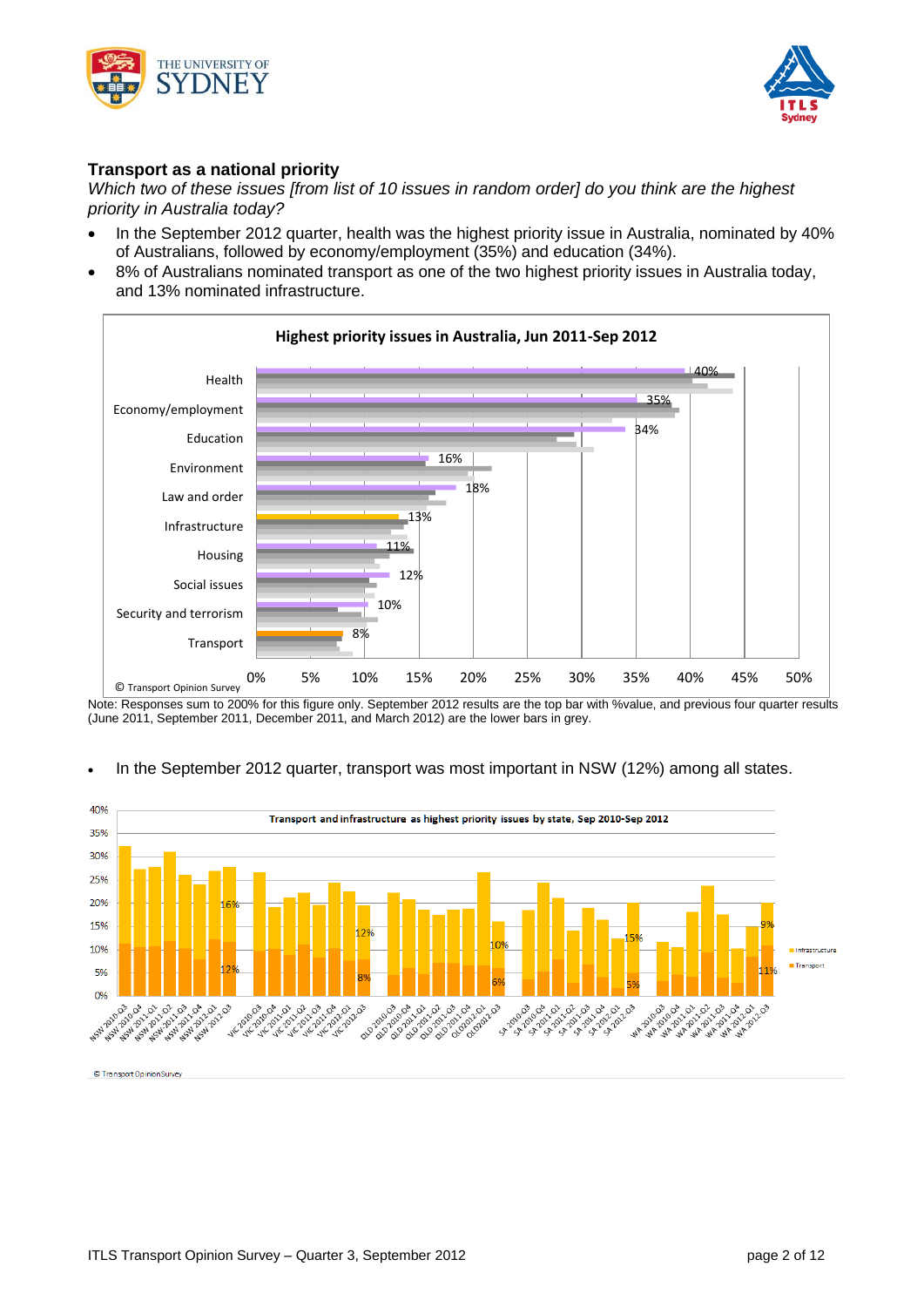



## **1. Highest priority issue for transport**

*What do you think is the highest priority issue for transport in Australia now?*

 In the September 2012 quarter, over half of Australians (51%) said that the highest priority issue for transport in Australia is public transport improvements. Public transport has been the highest priority transport issue in the nine quarters of the survey. Over a quarter of Australians (27%) nominated road improvements.



#### Highest priority transport issue in Australia, Jun 2011-Sep 2012

Note: Responses sum to 100%. September 2012 results are the top bar with %value, and previous four quarter results (June 2011, September 2011, December 2011, and March 2012) are the lower bars in grey. Responses were grouped into the above categories. "Other" includes responses about transport in general, responses about both public transport and roads, issues not included in other categories, and rebuilding transport after disasters.

 All states regard public transport improvements as the highest priority issue in transport, especially in Victoria (63%).

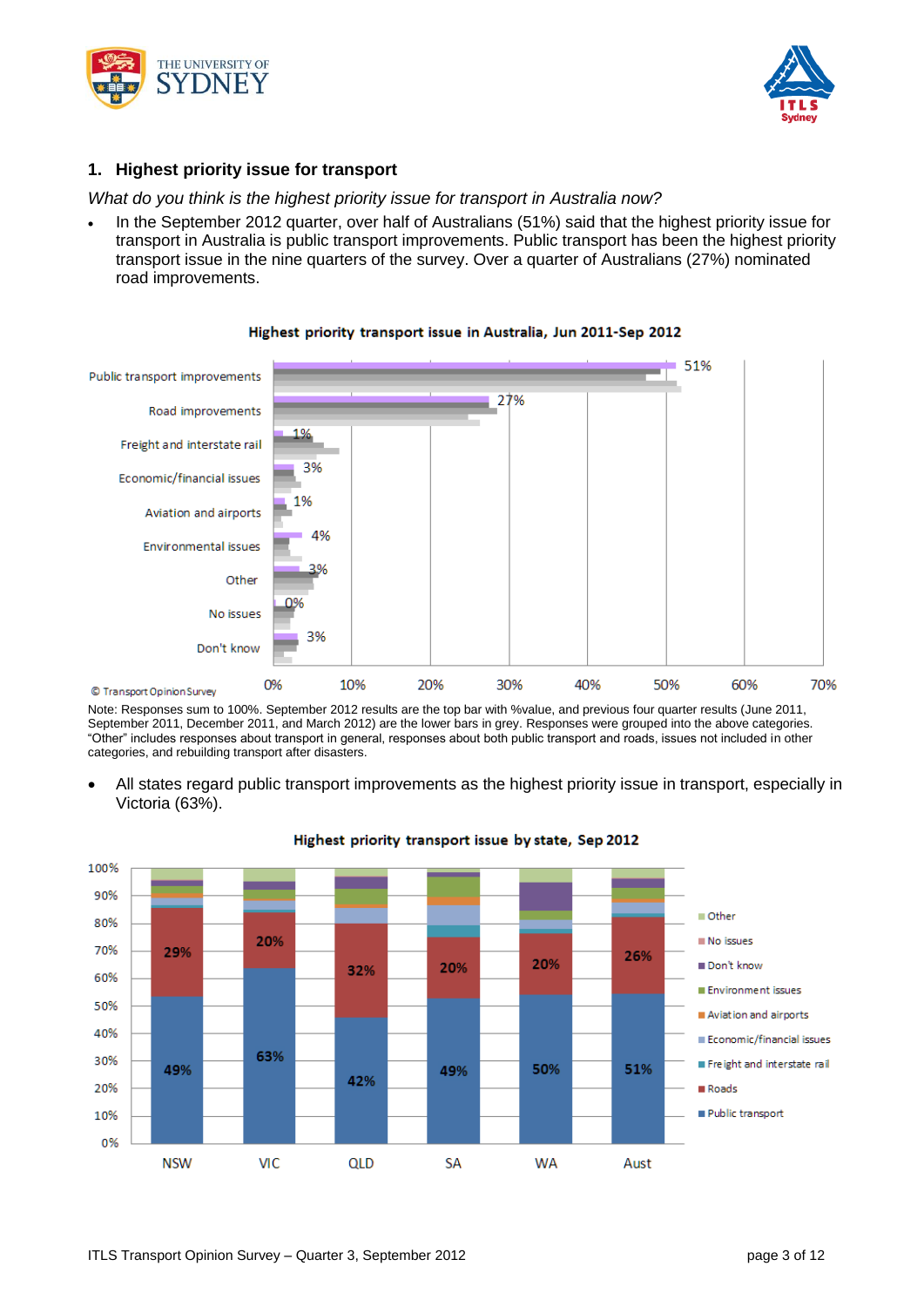



## **2. Confidence about transport improving in local area**

*Compared to 1 year ago, do you think the state of transport in general in your local area is better now, the same, or worse now?*

 In the September 2012 quarter, 55% of Australians said that transport in their local areas is the same now as one year ago.





© Transport Opinion Survey

Note: Values are given as percentages (e.g., 22 denotes 22%), and responses sum to 100%. The same appies all the following figures.

 In the September 2012 quarter, 24% of Queensland residents said that transport in their local areas is worse now than one year ago, higher than other states (21%-27%).



## Transport in local area compared to 1 year ago by state, Jun 2010-Sep 2012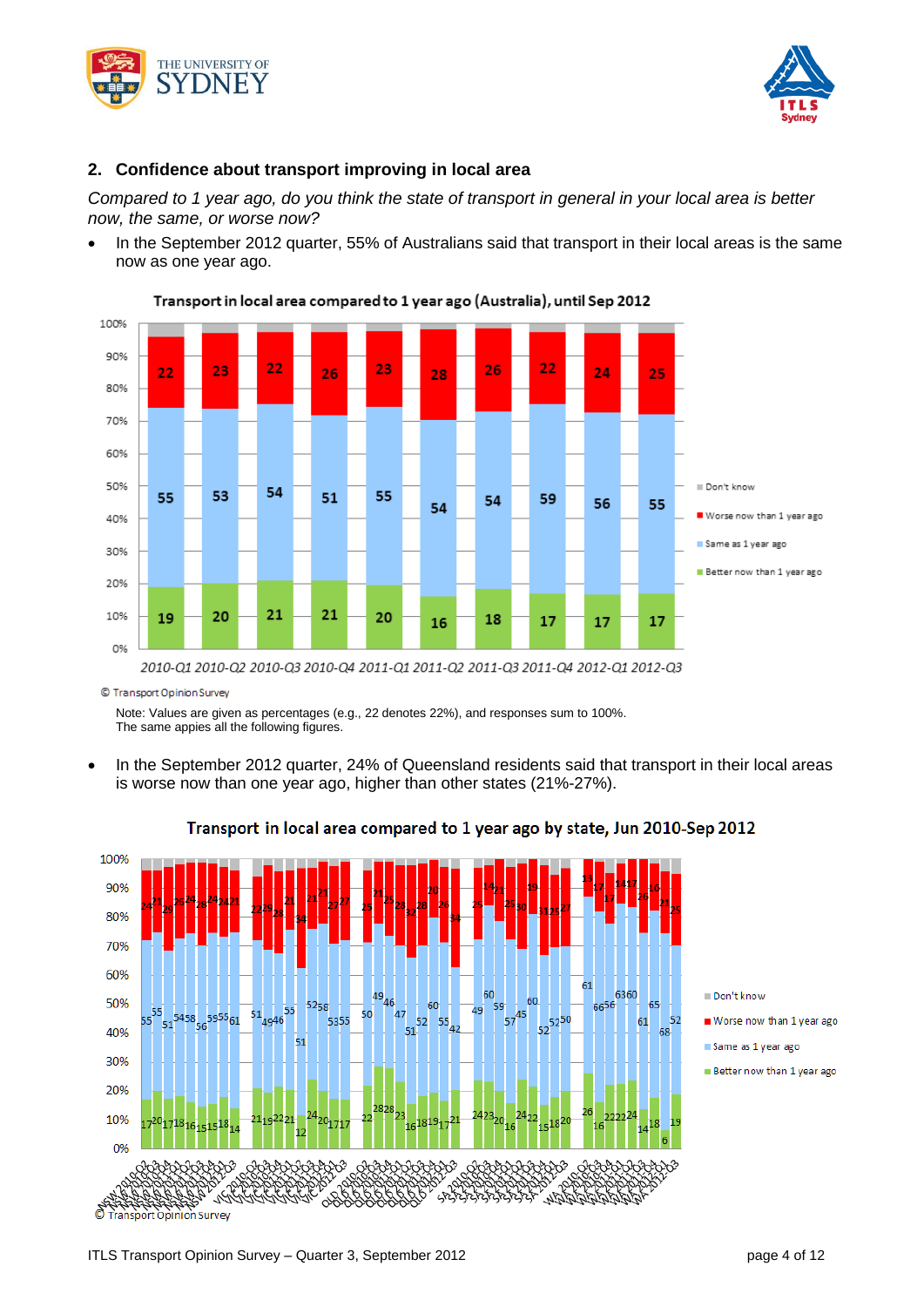



*Do you think that in 1 year's time, the state of transport in general in your local area will be better than it is now, the same, or worse than it is now?*

• In the September 2012 quarter, 54% of Australians said that transport in their local areas will be the same in one year's time. Only 17% said transport will be better.



## Transport in local area in 1 year (Australia), until Sep 2012

 30% of South Australia residents believed that transport in their local areas will be better in one year; while only 9% of West Australian believed that transport in their local areas will be better in one year.Transport in local area in 1 year by state, Jun 2010-Sep 2012

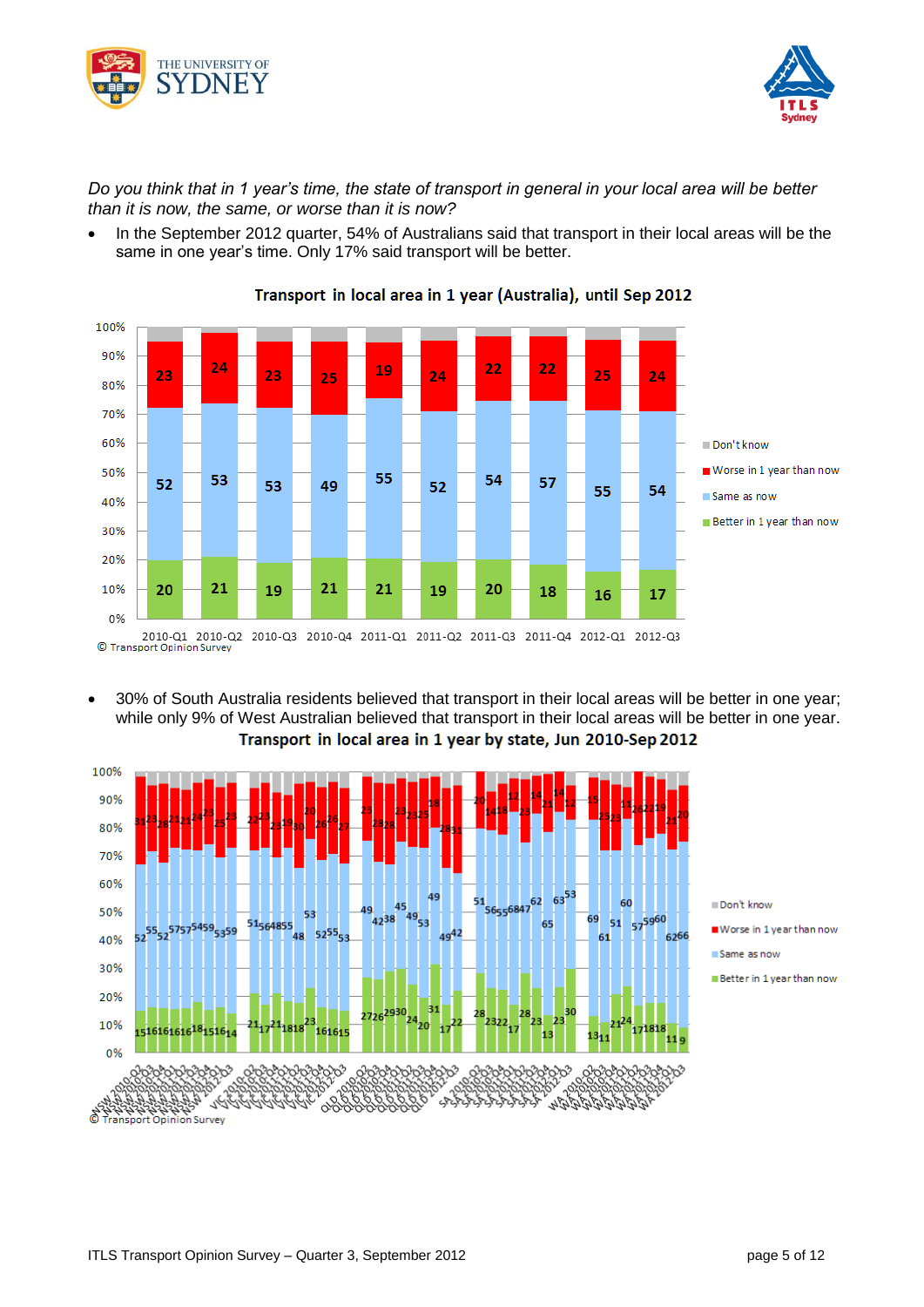



*What were you thinking of most when answering that question [about transport in your local area in 1 year's time]?*

 In the September 2012 quarter, the 17% of Australians who said that transport in their local areas will be **better** in one year were thinking about both public transport (43%) and roads (38%) as two major reasons. "Other" includes 7% who were thinking of the government role in integration, planning and coordination.



Transport in local area - reason for being better in 1 year, until Sep 2012

Note: Responses were grouped into the above categories. "Other" includes responses about transport in general, responses about both public transport and roads, and issues not included in other categories.

 In the September 2012 quarter, the 24% of Australians who said that transport in their local areas will be **worse** in one year were thinking about roads (39%) and population-related changes (31%) as two major reasons. "Other" includes 3% thinking of the government role in integration, planning and coordination.



Transport in local area - reason for being worse in 1 year, until Sep 2012

Note: Responses were grouped into the above categories. "Other" includes responses about transport in general, responses about both public transport and roads, and issues not included in other categories.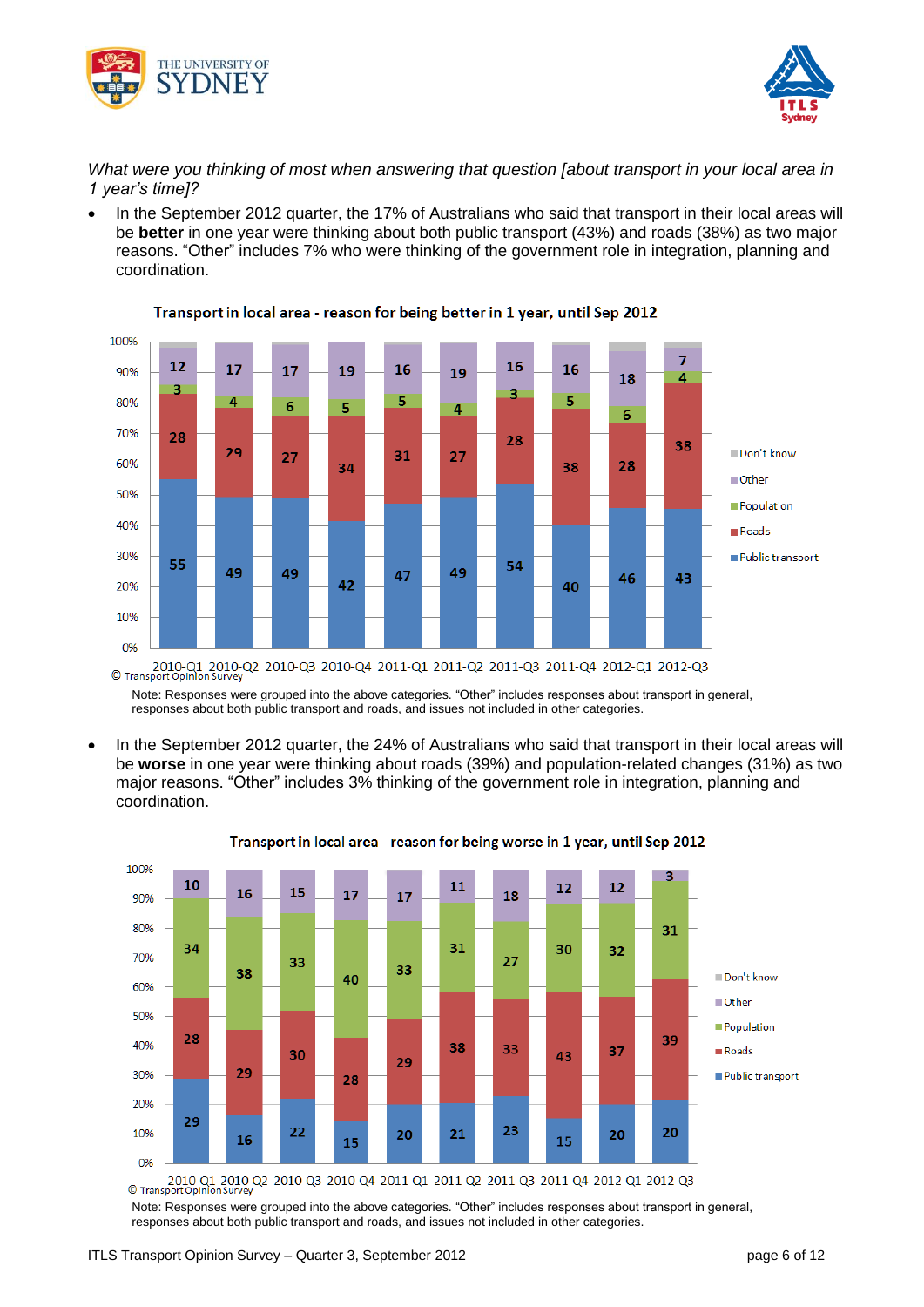



## **3. Confidence about transport improving in Australia**

*Do you think that in 1 year's time, the state of transport in general in Australia will be better than it is now, the same as now, or worse than it is now?*

 In the September 2012 quarter, 45% of Australians said that transport in Australia in one year will be the same as now. 27% of Australians said that transport in Australia will be better in one year's time.



Transport in Australia in 1 year, until Sep 2012

 In the September 2012 quarter, 35% of Victoria residents said that transport in Australia will be worse in one year, and 15% said that it will be better. Other states are relatively more confident.



# Transport in Australia in 1 year by state, Jun 2010- Sep 2012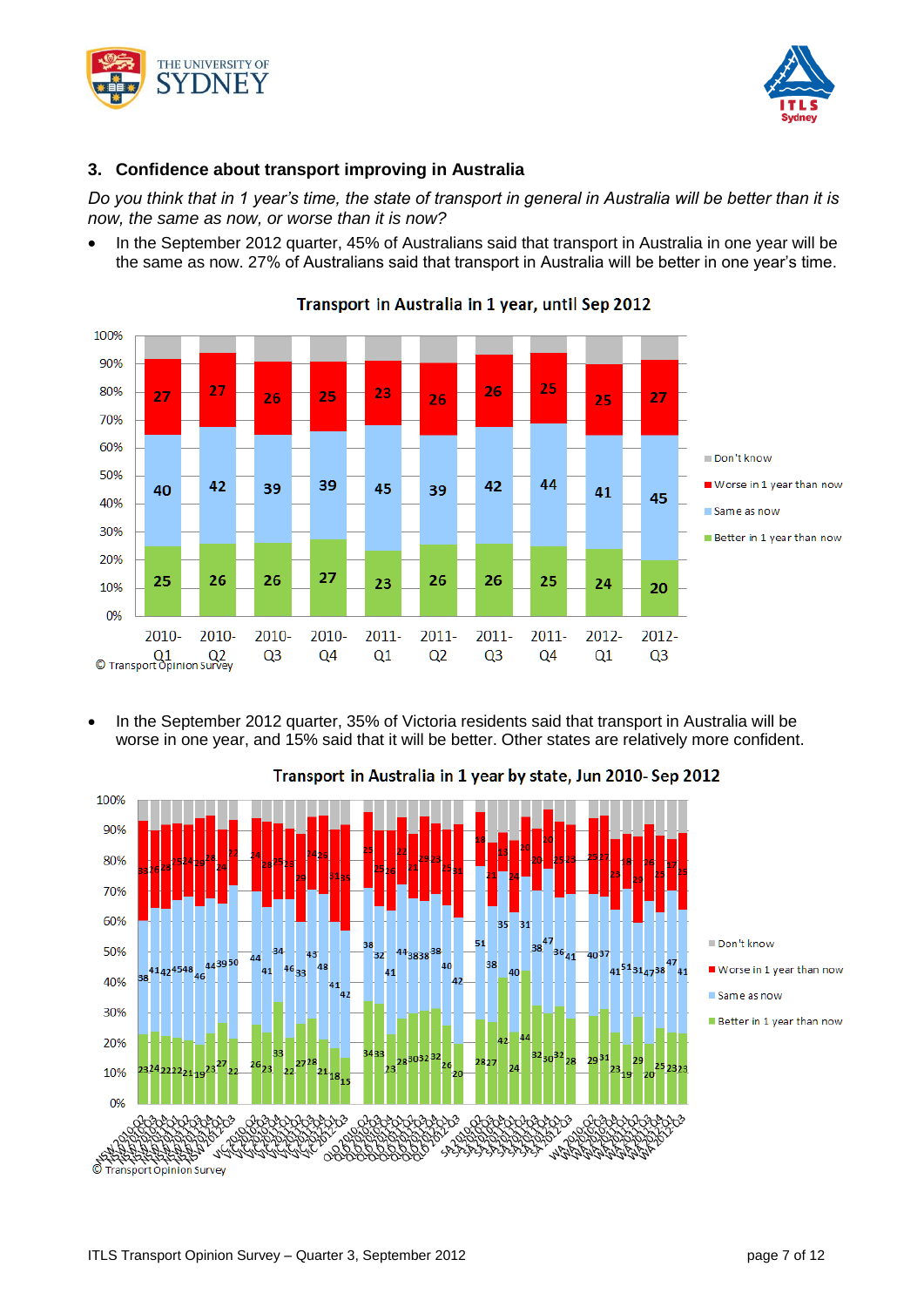



*Do you think that in 5 years' time, the state of transport in general in Australia will be better than it is now, the same as now, or worse than it is now?*

 In the September 2012 quarter, Australians remained more confident that transport will be better in five years than in one year, with 43% thinking transport in Australia will be better in five years.



Transport in Australia in 5 years, until Mar 2012

 In the September 2012 quarter, 52% of West Australia residents think that transport in Australia will be better in five years than now, more confident than people living in other states. In contrast, people living in Victoria are least confident, where39% said that transport in Australia will be better in five years than now and 37% said it will be worse.



## Transport in Australia in 5 years by state, Jun 2012-Sep 2012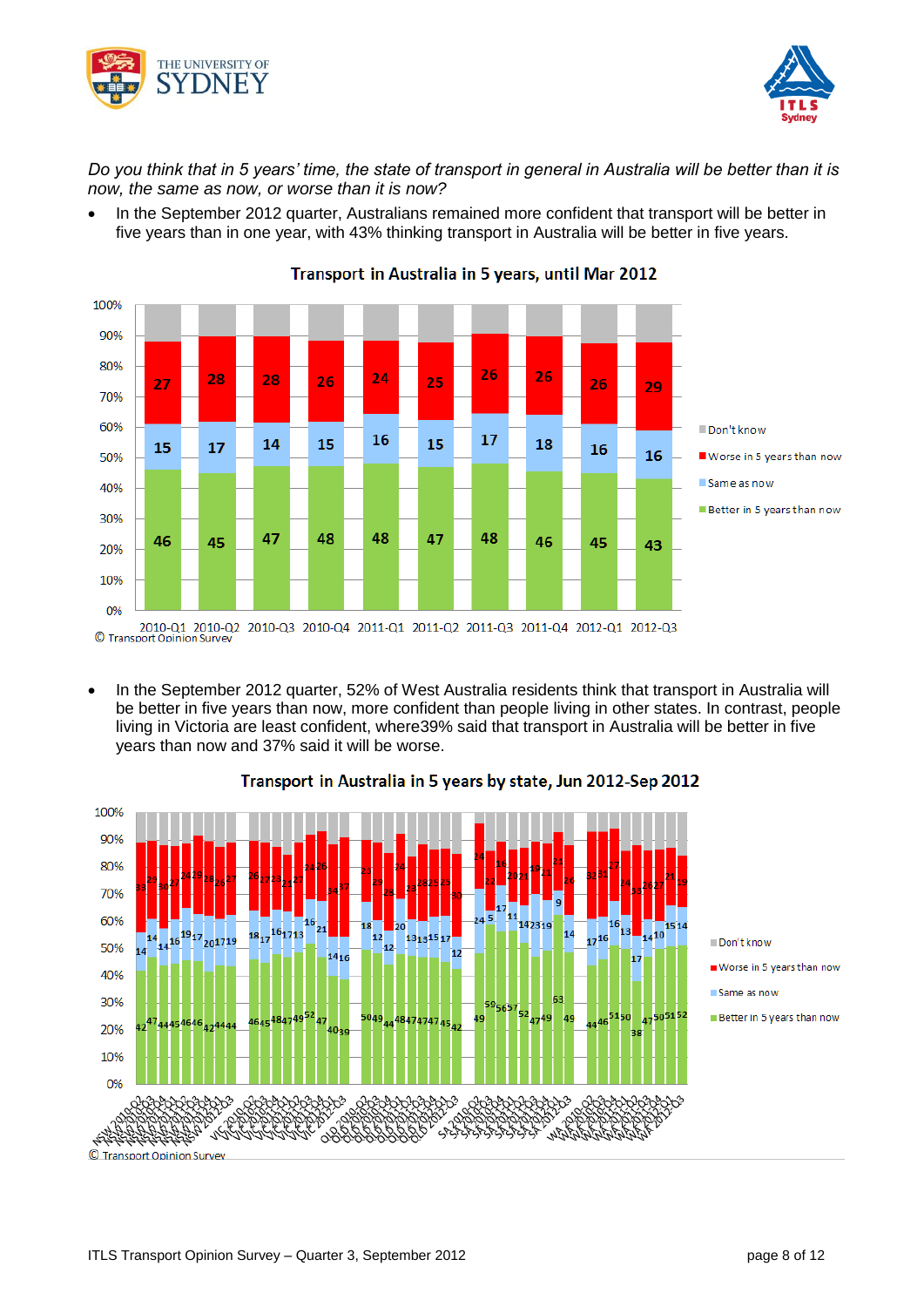



### **4. Change in confidence over time – TOPS Index**

Responses from the first Transport Opinion Survey about transport getting better or worse were used to set an index of 100 for quarter 1, March 2010. Each quarter, changes in community confidence about transport in the local area, transport in Australia in one year's time and transport in Australia in five years' time are reported as changes in the TOPS Index.

A TOPS Index value of more than 100 means that Australians' confidence about transport getting better is stronger than in March 2010, while a TOPS Index value less than 100 means that such confidence is weaker than in March 2010.

The TOPS Index shows that in the September 2012 quarter compared to the March 2012 quarter:

- Australians became slightly more confident about transport in their local area in one year's time
- Australians became significantly less confident about transport in Australia in one year's time
- Australians became less confident about transport in Australia in five years time.

Compared to the launch of TOPS in March 2010, Australians are much less confident about transport in their local areas in September 2012 (Confidence index: from 100 to 87), much less confident about transport in Australia in one year (Confidence index: from 100 to 88), and less confident about transport in Australia in five years (Confidence index: from 100 to 95).



#### **ITLS TOPS Index of Transport Confidence**

© Transport Opinion Survey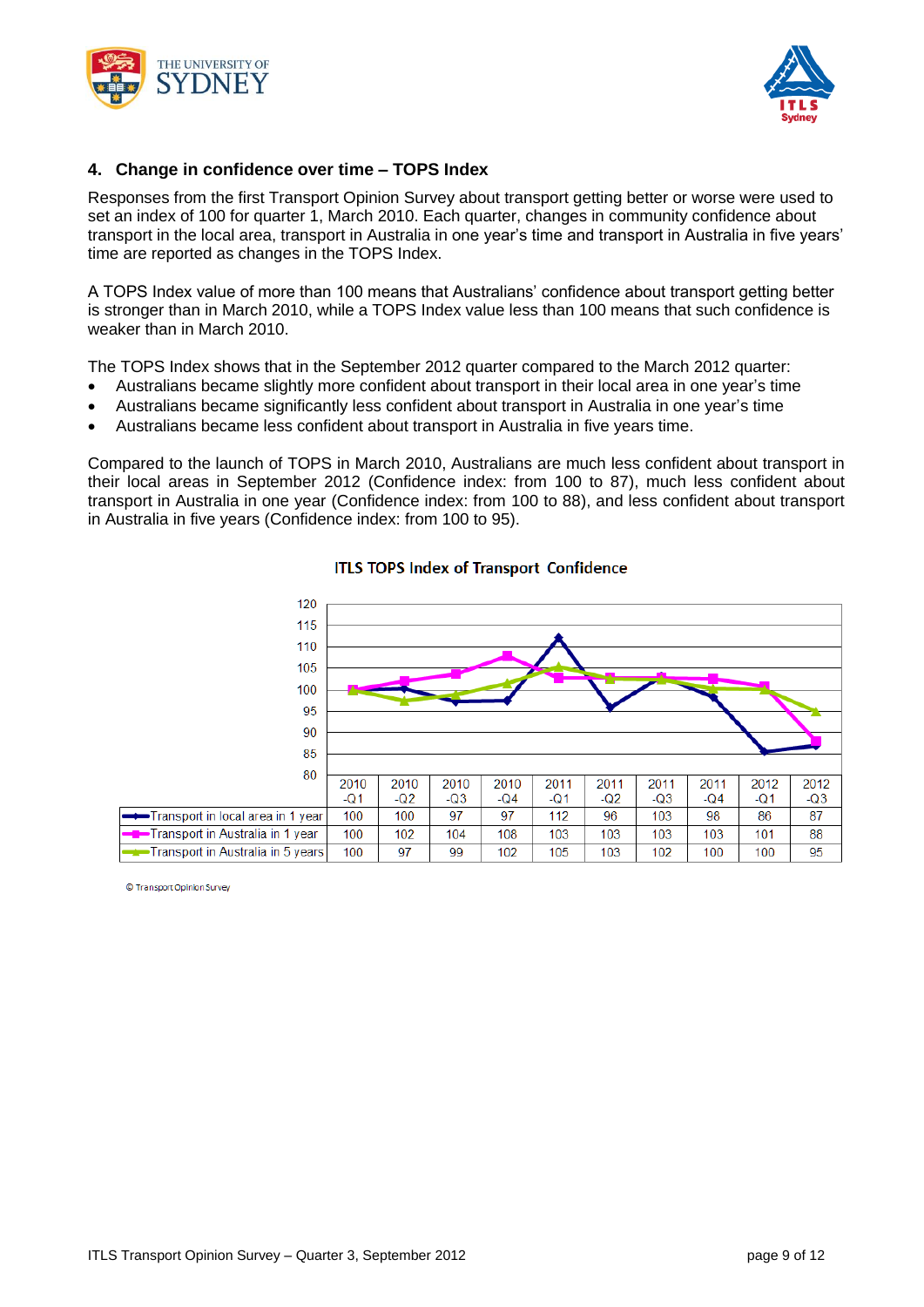



## **5. Train Crowding**

In the September 2012 quarter, a new question was asked about train crowding.

*Now a question on crowding perception of train users. How would you describe the level of crowding on your local train services in the peak hours: tolerable, or intolerable? And, what percentage of the time on the train during peak times do you typically have to stand \_\_%?*

- Overall, 43% of Australian rail users said that crowding on train services is intolerable.
- 53% of rail users in Victoria said that crowding on train services is intolerable, which is the worst amongst all states; while 68% of Queensland rail users said that crowding on train services is tolerable.



Train users' perceptions of in-vehicle crowding during the peak

Note: The % in brackets below X-axis for each category indicates the % of respondents in that category of state.

 20.5% train users reported that they spent 80%-100% of time standing on the train when travelling during peak hours.



#### Percentage of time that commuters stand on the train during peak hours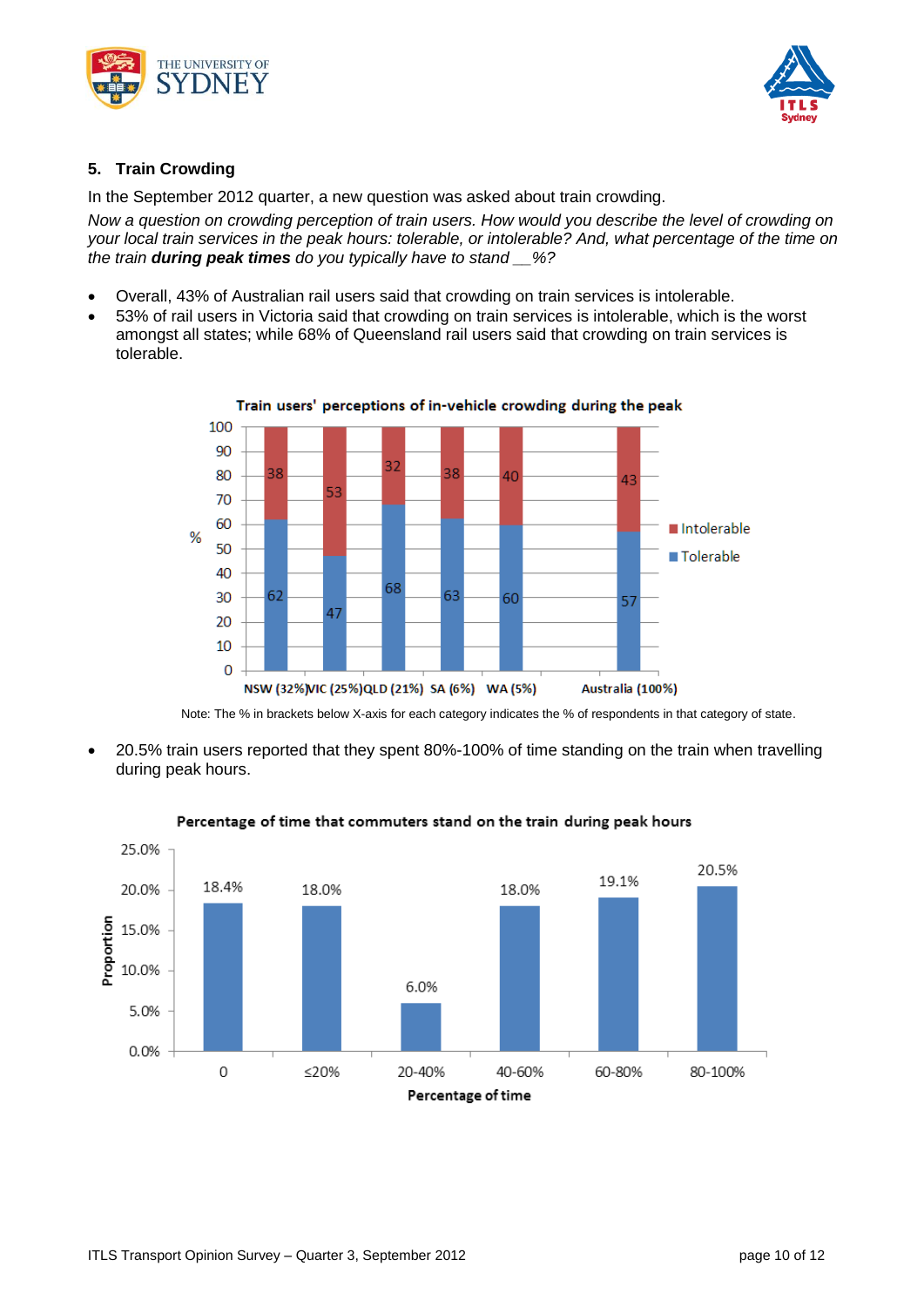



## **6. Bus Rapid Transit**

In the September 2012 quarter, a second new question was asked: *Could you describe what you think Bus Rapid Transit is?*

- Bus Rapid Transit (BRT) involves buses on dedicated corridors. However, only 8% of Australians correctly described BRT as 'dedicated corridor buses' or a similar phrase.
- 14% of Australians said 'never heard of it', and 32% did not know what it is.
- 13% of NSW residents described BRT as 'dedicated corridor buses', better than other states. What is surprising is that Queensland which has a very successful Busway network in Brisbane appears less informed than NSW and Vic.



Note: The % in brackets below the X-axis for each category indicates the % of respondents in that category for the State.